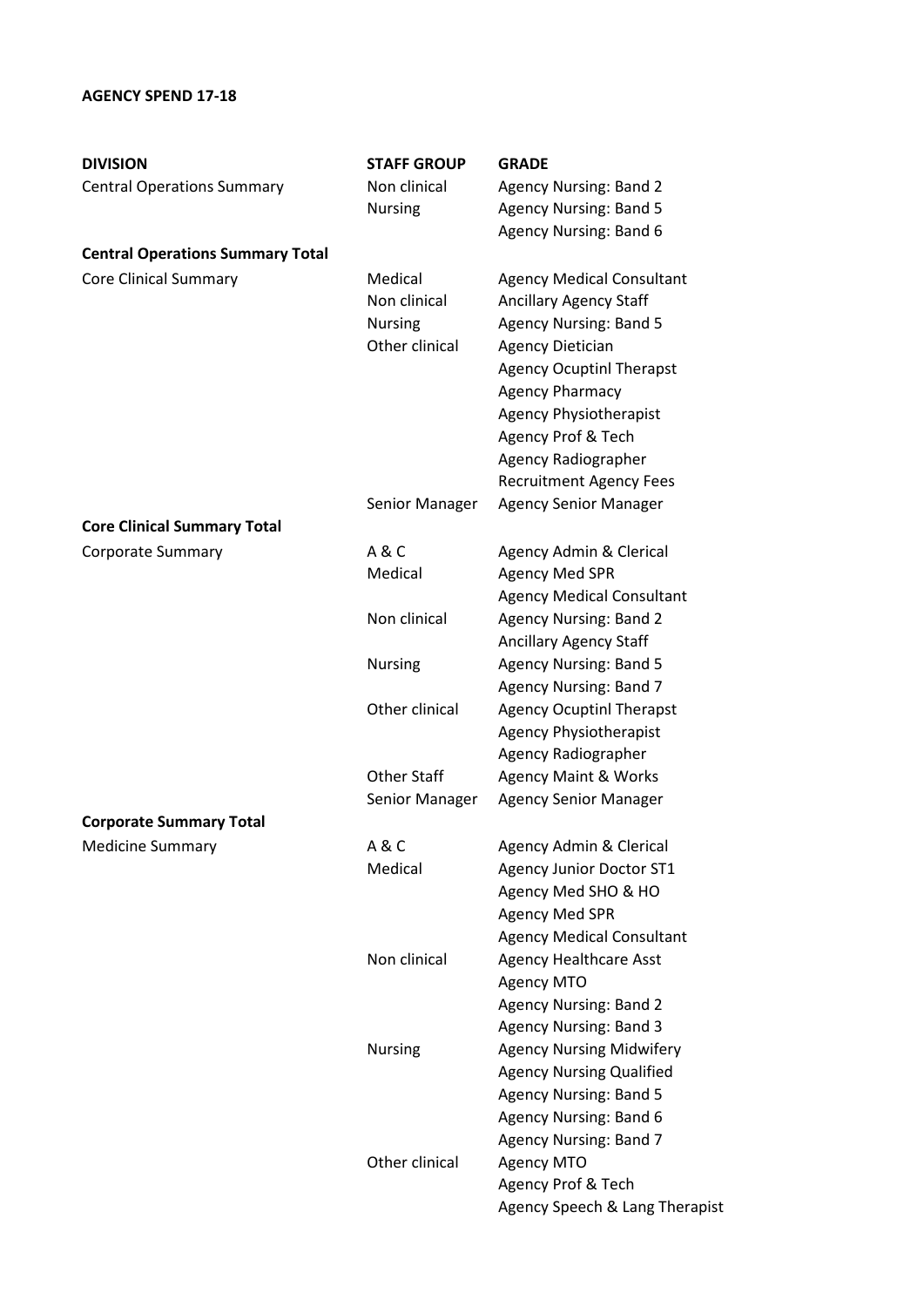|                                        | Senior Manager | <b>Agency Senior Manager</b>     |
|----------------------------------------|----------------|----------------------------------|
| <b>Medicine Summary Total</b>          |                |                                  |
| <b>Surgery Summary</b>                 | A&C            | Agency Admin & Clerical          |
|                                        | Medical        | <b>Agency Junior Doctor FY1</b>  |
|                                        |                | <b>Agency Junior Doctor ST1</b>  |
|                                        |                | Agency Med SHO & HO              |
|                                        |                | <b>Agency Med SPR</b>            |
|                                        |                | <b>Agency Medical Consultant</b> |
|                                        |                | <b>Agency Other Medical</b>      |
|                                        | Non clinical   | <b>Agency Nursing: Band 2</b>    |
|                                        |                | <b>Agency Nursing: Band 3</b>    |
|                                        | Nursing        | <b>Agency Nursing Qualified</b>  |
|                                        |                | <b>Agency Nursing: Band 5</b>    |
|                                        |                | Agency Nursing: Band 6           |
|                                        |                | <b>Agency Nursing: Band 7</b>    |
|                                        | Other clinical | Agency Nursing: Op Dept Pr       |
|                                        |                | Agency Prof & Tech               |
|                                        | Senior Manager | <b>Agency Senior Manager</b>     |
| <b>Surgery Summary Total</b>           |                |                                  |
| Womens + Children Summary              | Medical        | <b>Agency Junior Doctor ST1</b>  |
|                                        |                | Agency Med SHO & HO              |
|                                        |                | <b>Agency Med SPR</b>            |
|                                        |                | <b>Agency Medical Consultant</b> |
|                                        | Non clinical   | <b>Agency Healthcare Asst</b>    |
|                                        |                | <b>Agency Nursing: Band 2</b>    |
|                                        |                | <b>Agency Nursing: Band 3</b>    |
|                                        |                | Agency Nursing: Band 4           |
|                                        | Nursing        | <b>Agency Nursing Midwifery</b>  |
|                                        |                | <b>Agency Nursing Qualified</b>  |
|                                        |                | <b>Agency Nursing: Band 5</b>    |
|                                        |                | Agency Nursing: Band 6           |
|                                        | Other clinical | Agency Prof & Tech               |
|                                        | Senior Manager | <b>Agency Senior Manager</b>     |
| <b>Womens + Children Summary Total</b> |                |                                  |

## **GRAND TOTAL**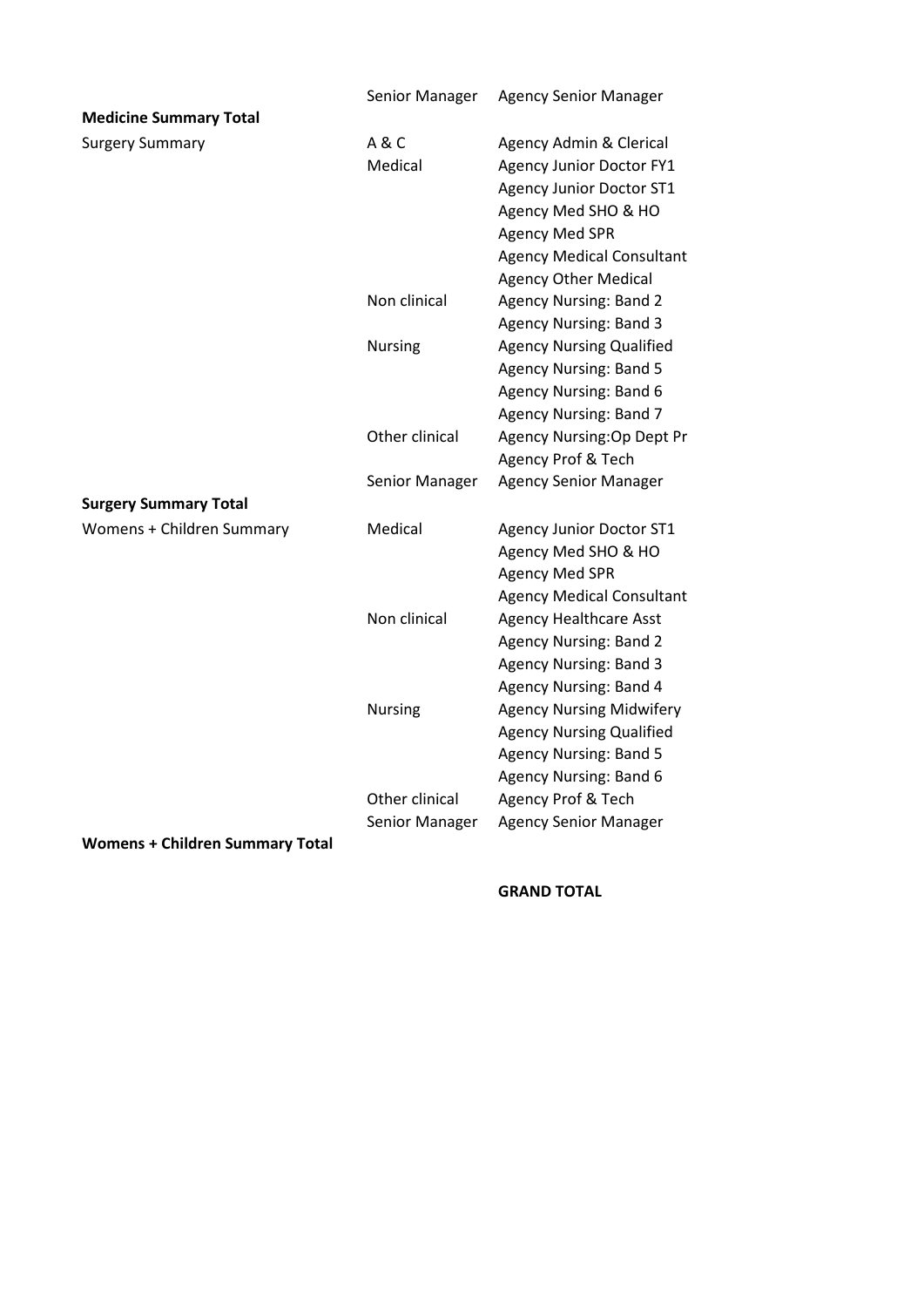| £                |
|------------------|
| 1,276            |
| 229,123          |
| 3,824            |
| 234,223          |
| 10,656           |
| 33,093           |
| 6,186            |
| 53,222           |
| 123,677          |
| 384,895          |
| 92,172           |
| 128,113          |
| 92,177           |
| 169              |
| 96,810           |
| 999,857          |
| 120,157          |
| 1,075            |
| 28               |
| 1,206            |
| 132,353          |
| 20,717           |
| 1,013            |
| 26               |
| 218              |
| 80               |
| 63,705           |
| 9,000<br>347,428 |
|                  |
| 57,559<br>45,247 |
| 700,558          |
| 521,602          |
| 601,543          |
| 243              |
| 2,129            |
| 907,262          |
| 61,934           |
| 246              |
| 19,819           |
| 2,158,062        |
| 68,657           |
| 63,458           |
| 4,321            |
| 176,588          |
| 8,107            |